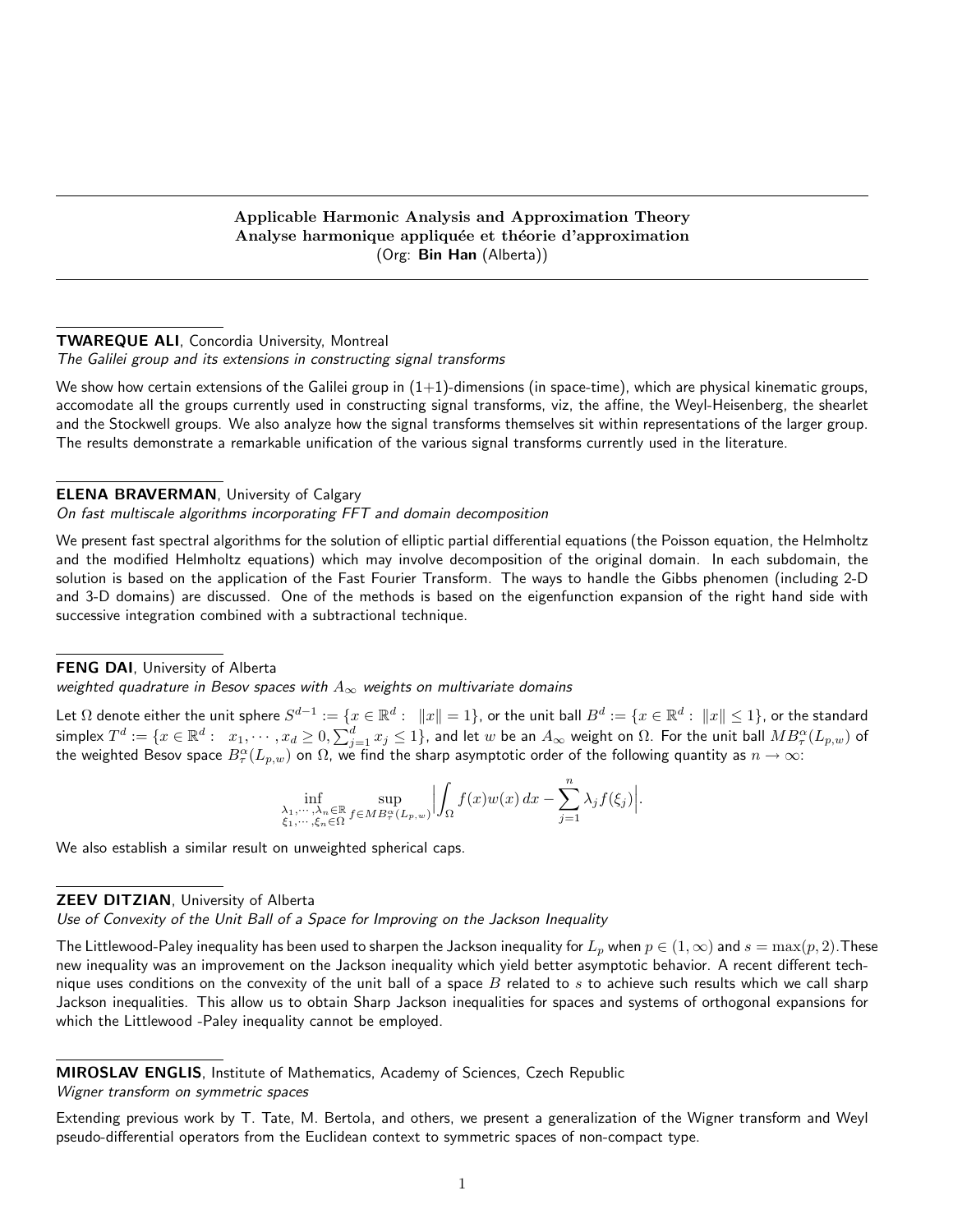(Joint work with S.-T. Ali, Montreal.)

# JEAN-PIERRE GABARDO, McMaster University

Self-affine scaling sets in  $\mathbb{R}^2$ .

Let A be an  $n \times n$  integral expansive matrix with  $|\det A| = 2$ . A measurable set K is called an A-dilation scaling set (resp. MRA scaling set) if  $Q=BK\setminus K$  is an  $A$ -dilation wavelet set (resp. MRA wavelet set), where  $B=A^t.$  In this talk, we give a complete characterization of all two dimensional A-dilation scaling sets K such that K is at the same time a self-affine tile associated with  $B$ , i.e.  $K$  satisfies  $BK=K\bigcup (K+d)$  for some  $d\in \mathbb{R}^2.$  In addition, we show that all such scaling sets must be MRA scaling sets.This is joint work with Xiaoye Fu.

**BIN HAN**, University of Alberta

#### The Matrix Extension Problem and Orthogonal Wavelets over Algebraic Number Fields

As a finite dimensional linear space over the rational number field, an algebraic number field is of particular interest in mathematics and engineering. Algorithms using algebraic number fields can be efficiently implemented involving only integer arithmetics. We observe that all finitely supported orthogonal low-pass (multi)wavelet filters known in the literature have coefficients from an algebraic number field. Therefore, it is of interest to study orthogonal (multi)wavelet filter banks over algebraic number fields. In this talk, we shall formulate the matrix extension problem over a general subfield of the complex number field (including algebraic number fields as special cases). The core task of the matrix extension problem is to extend a given  $r \times s$  matrix, with  $1 \leq r \leq s$ , of Laurent polynomials into an  $s \times s$  square paraunitary matrix with some desirable properties such as symmetry and short supports. We shall provide a complete satisfactory solution to this matrix extension problem and discuss its applications to symmetric orthogonal (multi)wavelets. Several examples of symmetric real-valued or complex-valued orthogonal wavelets are provided to illustrate the results. This is joint work with Xiaosheng Zhuang. Preprints are available at http://www.ualberta.ca/∼bhan

# KIRILL KOPOTUN, University of Manitoba

Q-monotone spline smoothing

Several results on  $q$ -monotone spline smoothing will be discussed (this is a joint work with D. Leviatan and A. Prymak). In particular, we show how one can constructively smooth any monotone or convex piecewise polynomial function (ppf) (or any q-monotone ppf,  $q \ge 3$ , with one additional degree of smoothness) to be of minimal defect while keeping it close to the original function in the  $L_p$ -(quasi)norm.

One of the applications of this smoothing will be discussed in this session by A. Prymak in his talk "Three-monotone spline approximation".

## MING-JUN LAI, University of Georgia

Recent Advances on Sparse Solution and its Application for Image Denoising

We shall first survey recent developments on the  $\ell_q$  minimization approach with  $q < 1$  for the sparse solution of underdetermined linear systems. This approach includes both constrained and unconstrained  $\ell_q$  minimizations.

Next we shall explain recent developments on greedy algorithms for the sparse solution. Mainly, we shall provide a convergence analysis of an iteratively least squares orthogonal greedy algorithm. We use this algorithm for image denoising.

Finally, we present some numerical evidence of image and movie denoising.

ANDRIY PRYMAK, University of Manitoba Three-monotone spline approximation